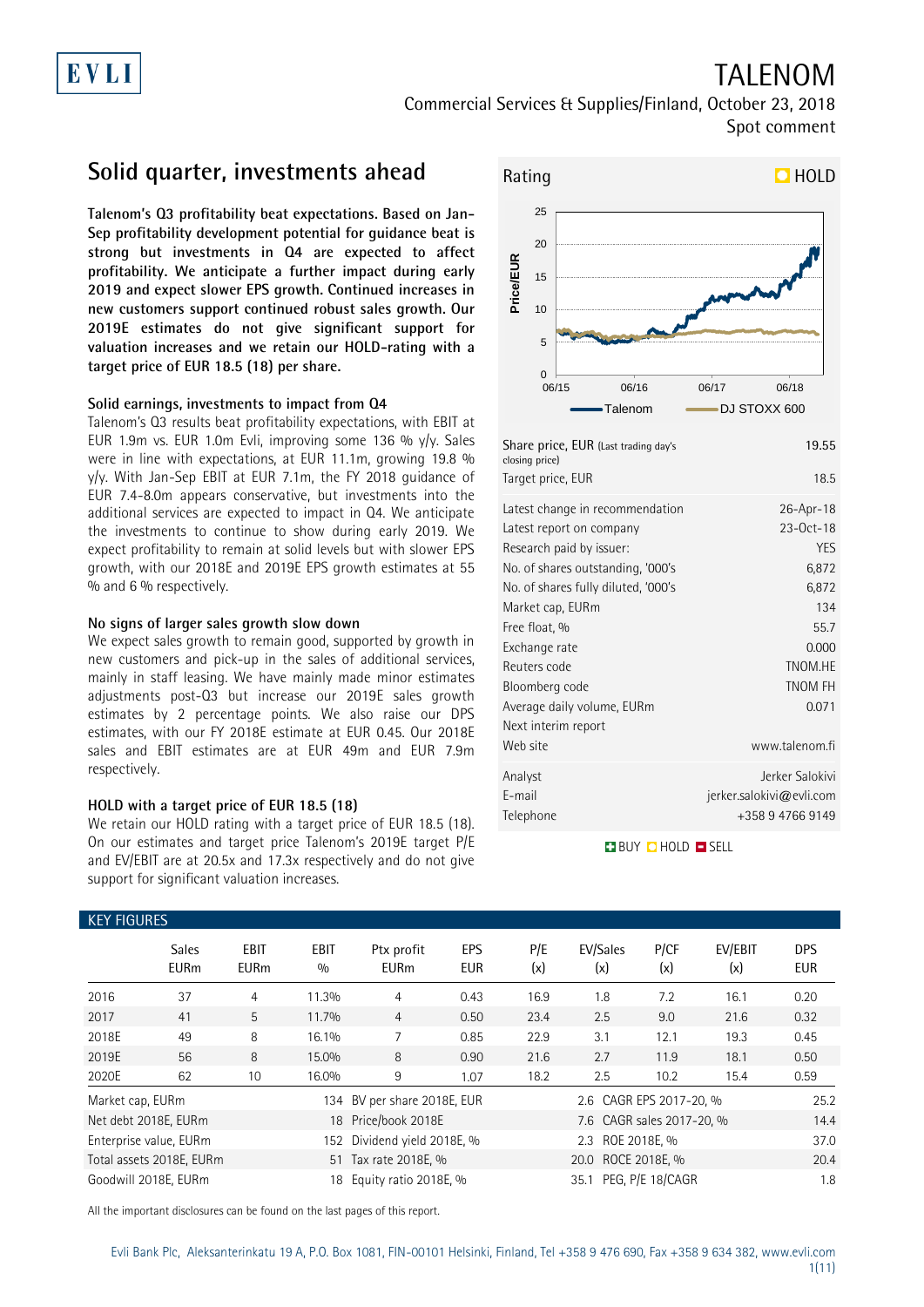| VALUATION RESULTS        | <b>BASE CASE DETAILS</b>   | VALUATION ASSUMPTIONS  | ASSUMPTIONS FOR WACC           |      |
|--------------------------|----------------------------|------------------------|--------------------------------|------|
| Current share price      | 19.55 PV of Free Cash Flow | 44 Long-term growth, % | 2.3 Risk-free interest rate, % | 2.25 |
| DCF share value          | 19.42 PV of Horizon value  | 109 WACC, %            | 7.4 Market risk premium, %     | 5.8  |
| Share price potential, % | -0.7 Unconsolidated equity | 0 Spread, %            | 0.5 Debt risk premium, %       | 3.3  |
| Maximum value            | 22.1 Marketable securities | 5 Minimum WACC, %      | 6.9 Equity beta coefficient    | 0.80 |
| Minimum value            | 17.2 Debt - dividend       | -25 Maximum WACC, %    | 7.9 Target debt ratio, %       | 25   |
| Horizon value, %         | 71.1 Value of stock        | 133 Nr of shares, Mn   | 6.9 Effective tax rate, %      | 20   |

| DCF valuation, EURm         | 2017           | 2018E          | 2019E          | 2020E  | 2021E  | 2022E       | 2023E    | 2024E | 2025E        | 2026E | 2027E | Horizon |
|-----------------------------|----------------|----------------|----------------|--------|--------|-------------|----------|-------|--------------|-------|-------|---------|
| Net sales                   | 41             | 49             | 56             | 62     | 68     | 73          | 78       | 83    | 87           | 91    | 93    | 95      |
| Sales growth, %             | 12.1           | 18.4           | 15.0           | 10.0   | 9.0    | 8.0         | 7.0      | 6.0   | 5.0          | 5.0   | 2.3   | 2.3     |
| Operating income (EBIT)     | 5              | 8              | 8              | 10     | 11     | 12          | 13       | 13    | 13           | 14    | 14    | 15      |
| EBIT margin, %              | 11.7           | 16.1           | 15.0           | 16.0   | 16.5   | 16.5        | 16.0     | 16.0  | 15.5         | 15.5  | 15.5  | 15.5    |
| + Depreciation+amort.       | 5              | 5              | 5              | 6      | 6      | 6           |          |       |              | 8     |       |         |
| - Income taxes              |                | $-1$           | $-2$           | $-2$   | $-2$   | $-2$        | $-3$     | $-3$  | $-3$         | $-3$  | $-3$  |         |
| - Change in NWC             |                | 0              | $-1$           | $-1$   | $-1$   | $-1$        | $-1$     | -1    | $\Omega$     | $-1$  |       |         |
| NWC / Sales, %              | $-7.0$         | $-5.0$         | $-2.8$         | $-1.5$ | $-0.4$ | 0.6         | 1.3      | 1.9   | 2.4          | 2.9   | 3.1   |         |
| + Change in other liabs     |                | 0              | $\Omega$       |        | 0      | $\Omega$    | $\Omega$ |       |              |       |       |         |
| - Capital Expenditure       | $-7$           | $-9$           | $-9$           | -8     | $-8$   | $-10$       | $-9$     | -8    | -8           | $-9$  | $-9$  | $-9$    |
| Investments / Sales, %      | 17.9           | 18.4           | 15.2           | 13.4   | 12.4   | 13.3        | 11.1     | 10.2  | 9.6          | 10.4  | 9.5   | 9.5     |
| - Other items               | 0              | 0              | 0              | 0      | 0      | $\mathbf 0$ | 0        | 0     | $\mathbf{0}$ | 0     | 0     |         |
| $=$ Unlevered Free CF (FCF) | $\overline{2}$ | $\overline{2}$ | 3              | 5      | 6      | 5           | 8        | 9     | 9            | 9     | 10    | 209     |
| = Discounted FCF (DFCF)     |                | $\overline{2}$ | $\overline{2}$ | 4      | 5      | 4           | 5        | 6     | 6            | 5     | 5     | 109     |
|                             |                |                |                |        |        |             |          |       |              |       |       |         |
| $=$ DFCF min WACC           |                | $\overline{2}$ | $\overline{2}$ | 4      | 5      | 4           | 5        | 6     | 6            | 5     | 6     | 126     |
| $=$ DFCF max WACC           |                | $\overline{2}$ | $\overline{2}$ | 4      | 5      | 4           | 5        | 6     | 5            | 5     | 5     | 95      |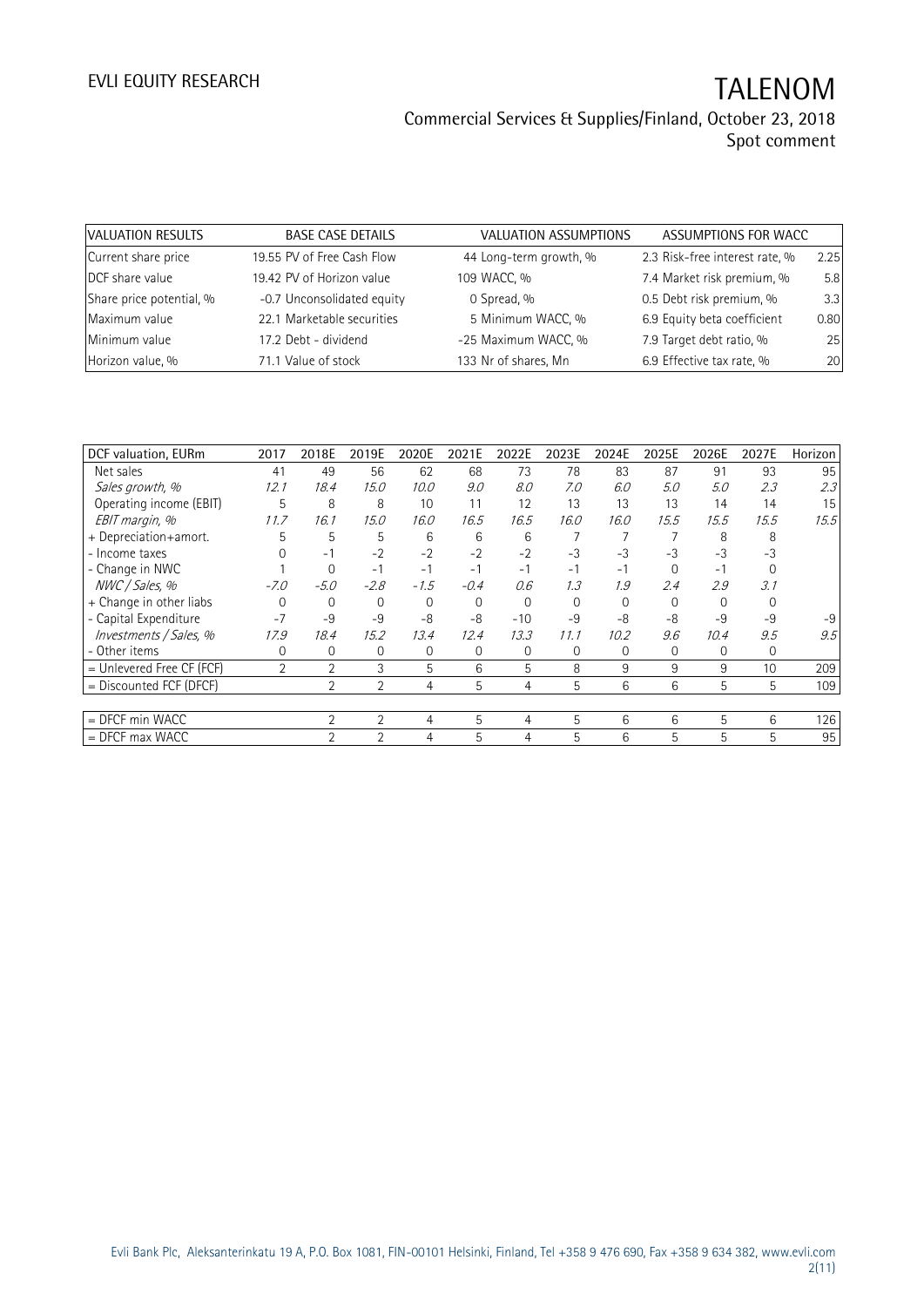| EVLI ESTIMATES, EURm                 | 201701         | 201702         | 201703         | 201704         | 2017 | 2018Q1         | 201802         | 201803         | 2018Q4E        | 2018E           | 2019E | 2020E          |
|--------------------------------------|----------------|----------------|----------------|----------------|------|----------------|----------------|----------------|----------------|-----------------|-------|----------------|
| Net sales                            | 11             | 11             | 9              | 11             | 41   | 13             | 13             | 11             | 13             | 49              | 56    | 62             |
| EBITDA                               | 3              | $\overline{2}$ | $\overline{2}$ | $\overline{2}$ | 10   | $\overline{4}$ | 4              | 3              | $\overline{2}$ | 13              | 14    | 16             |
| EBITDA margin (%)                    | 26.5           | 21.7           | 20.6           | 22.7           | 23.0 | 29.3           | 30.8           | 27.4           | 16.4           | 25.9            | 24.5  | 25.5           |
| EBIT                                 | $\overline{2}$ | $\mathbf{1}$   | 1              | $\overline{1}$ | 5    | 3              | 3              | $\overline{2}$ | $\mathbf{1}$   | 8               | 8     | 10             |
| EBIT margin (%)                      | 17.2           | 12.6           | 8.4            | 8.1            | 11.7 | 20.7           | 20.6           | 16.6           | 6.3            | 16.1            | 15.0  | 16.0           |
| Net financial items                  | $\Omega$       | $\mathbf 0$    | $\Omega$       | 0              | $-1$ | $\Omega$       | 0              | 0              | $\Omega$       | $-1$            | $-1$  | $-1$           |
| Pre-tax profit                       | $\overline{2}$ |                |                |                | 4    | $\overline{2}$ | $\overline{2}$ | $\overline{2}$ |                | $\overline{7}$  | 8     | $9\,$          |
| Tax                                  | $\Omega$       | $\mathbf 0$    | 0              | 0              | $-1$ | $\Omega$       | $-1$           | 0              | $\mathbf 0$    | $-1$            | $-2$  | $-2$           |
| Tax rate (%)                         | 19.9           | 20.4           | 24.6           | 18.4           | 20.5 | 19.9           | 20.6           | 19.3           | 20.0           | 20.0            | 20.0  | 20.0           |
| Net profit                           |                |                | 0              | $\overline{1}$ | 3    | $\overline{2}$ | $\overline{2}$ |                | $\mathbf{1}$   | $6\overline{6}$ | 6     | $\overline{7}$ |
| EPS                                  | 0.20           | 0.14           | 0.07           | 0.09           | 0.50 | 0.29           | 0.29           | 0.21           | 0.07           | 0.85            | 0.90  | 1.07           |
| EPS adjusted (diluted no. of shares) | 0.20           | 0.19           | 0.07           | 0.09           | 0.55 | 0.29           | 0.29           | 0.21           | 0.07           | 0.85            | 0.90  | 1.07           |
| Dividend per share                   | 0.00           | 0.00           | 0.00           | 0.00           | 0.32 | 0.00           | 0.00           | 0.00           | 0.00           | 0.45            | 0.50  | 0.59           |
| SALES, EURm                          |                |                |                |                |      |                |                |                |                |                 |       |                |
| Talenom                              | 11             | 11             | 9              | 11             | 41   | 13             | 13             | 11             | 13             | 49              | 56    | 62             |
| Total                                | 11             | 11             | 9              | 11             | 41   | 13             | 13             | 11             | 13             | 49              | 56    | 62             |
| SALES GROWTH, Y/Y %                  |                |                |                |                |      |                |                |                |                |                 |       |                |
| Talenom                              | 13.5           | 8.9            | 12.9           | 13.2           | 12.1 | 18.1           | 17.9           | 19.8           | 18.0           | 18.4            | 15.0  | 10.0           |
| <b>Total</b>                         | 13.5           | 8.9            | 12.9           | 13.2           | 12.1 | 18.1           | 17.9           | 19.8           | 18.0           | 18.4            | 15.0  | 10.0           |
| EBIT, EURm                           |                |                |                |                |      |                |                |                |                |                 |       |                |
| Talenom                              | $\overline{2}$ | $\mathbf{1}$   | $\mathbf{1}$   | $\mathbf{1}$   | 5    | 3              | 3              | $\overline{2}$ | 1              | 8               | 8     | 10             |
| Total                                | $\overline{2}$ | $\mathbf{1}$   | 1              | $\overline{1}$ | 5    | 3              | 3              | $\overline{2}$ | 1              | 8               | 8     | 10             |
| EBIT margin, %                       |                |                |                |                |      |                |                |                |                |                 |       |                |
| Talenom                              | 17.2           | 12.6           | 8.4            | 8.1            | 11.7 | 20.7           | 20.6           | 16.6           | 6.3            | 16.1            | 15.0  | 16.0           |
| Total                                | 17.2           | 12.6           | 8.4            | 8.1            | 11.7 | 20.7           | 20.6           | 16.6           | 6.3            | 16.1            | 15.0  | 16.0           |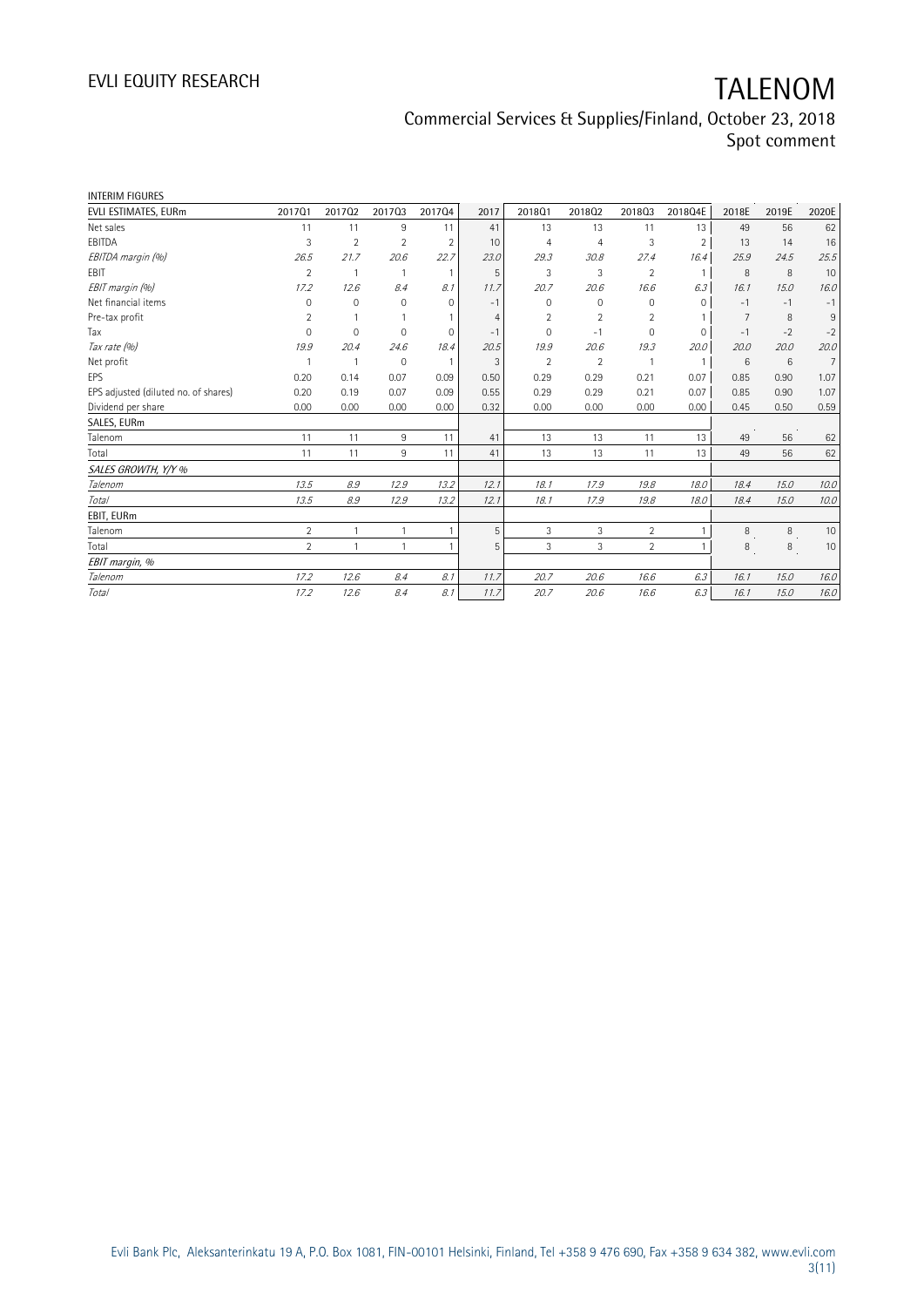| INCOME STATEMENT, EURm                   | 2013                        | 2014           | 2015                | 2016           | 2017           | 2018E               | 2019E          | 2020E          |
|------------------------------------------|-----------------------------|----------------|---------------------|----------------|----------------|---------------------|----------------|----------------|
| Sales                                    | 26                          | 30             | 33                  | 37             | 41             | 49                  | 56             | 62             |
| Sales growth (%)                         | 0.0                         | 14.0           | 11.6                | 12.0           | 12.1           | 18.4                | 15.0           | 10.0           |
| Costs                                    | $-22$                       | $-23$          | $-30$               | $-30$          | $-32$          | $-36$               | $-43$          | $-46$          |
| Reported EBITDA                          | $\overline{4}$              | 6              | 3                   | 7              | 10             | 13                  | 14             | 16             |
| Extraordinary items in EBITDA            | $\mathbf 0$                 | $\mathbf 0$    | $\bf 0$             | $\mathbf 0$    | $\mathbf 0$    | $\mathbb O$         | $\mathbb O$    | $\mathbf 0$    |
| EBITDA margin (%)                        | 16.4                        | 21.3           | 9.6                 | 18.5           | 23.0           | 25.9                | 24.5           | 25.5           |
| Depreciation                             | $-3$                        | $-3$           | $-2$                | $-3$           | $-5$           | $-5$                | $-5$           | $-6$           |
| EBITA                                    | $\overline{2}$              | 3              | $\overline{1}$      | $\overline{4}$ | 5              | 8                   | 8              | 10             |
| Goodwill amortization / writedown        | $-1$                        | $-2$           | $\mathbf 0$         | 0              | $\mathbf 0$    | $\mathbf 0$         | $\mathbf 0$    | $\mathbf 0$    |
| Reported EBIT                            | $\mathbf 0$                 | $\sqrt{2}$     | $\overline{1}$      | 4              | $\sqrt{5}$     | 8                   | 8              | 10             |
| EBIT margin (%)                          | 1.1                         | 5.2            | 3.7                 | 11.3           | 11.7           | 16.1                | 15.0           | 16.0           |
| Net financials                           | $-1$                        | $-1$           | $-1$                | $-1$           | $-1$           | $-1$                | $-1$           | $-1$           |
| Pre-tax profit                           | $-1$                        | $\mathbf 0$    | $\mathbf 0$         | $\overline{4}$ | $\overline{4}$ | $\overline{7}$      | 8              | 9              |
| Extraordinary items                      | $\mathbf 0$                 | $\mathbf 0$    | $\mathbf 0$         | $\mathbf 0$    | $\mathbf 0$    | $\mathbb O$         | $\mathbf 0$    | $\mathbf 0$    |
| Taxes                                    | $\mathbf 0$                 | $\mathbf 0$    | 0                   | $-1$           | $-1$           | $-1$                | $-2$           | $-2$           |
| Minority shares                          | $\mathbf 0$                 | $\mathbf 0$    | $\mathsf{O}\xspace$ | $\mathbf 0$    | $\mathbf 0$    | $\mathbf 0$         | $\mathbf 0$    | $\mathbb O$    |
| Net profit                               | $-1$                        | $\mathbf 0$    | $\mathbf 0$         | 3              | 3              | 6                   | 6              | $\overline{7}$ |
| <b>BALANCE SHEET, EURm</b>               |                             |                |                     |                |                |                     |                |                |
| Assets                                   |                             |                |                     |                |                |                     |                |                |
| Fixed assets                             | $\,6$                       | 10             | 11                  | 14             | 17             | 21                  | 24             | 27             |
| % of sales                               | 23                          | 33             | 34                  | 38             | 41             | 43                  | 43             | 43             |
| Goodwill                                 | 20                          | 19             | 18                  | 18             | 18             | 18                  | 18             | 18             |
| % of sales                               | 78                          | 63             | 56                  | 50             | 44             | 38                  | 33             | 30             |
| Inventory                                | $\mathsf{O}\xspace$         | $\mathbf 0$    | $\mathsf{O}\xspace$ | $\mathbf 0$    | $\mathbf 0$    | $\mathbf 0$         | $\mathbf 0$    | $\mathbf 0$    |
| % of sales                               | 0                           | 0              | О                   | 0              | 0              | О                   | 0              | 0              |
| Receivables                              | 4                           | $\overline{4}$ | 4                   | 5              | 5              | 6                   | 7              | 7              |
| % of sales                               | 14                          | 15             | 13                  | 13             | 13             | 12                  | 12             | 12             |
| Liquid funds                             | $\mathbf{1}$                | $\overline{2}$ | 5                   | $\overline{4}$ | 5              | 5                   | 6              | $\,6$          |
| % of sales                               | $\mathcal{I}% _{G}$         | 5              | 16                  | 12             | 12             | 10                  | 10             | 10             |
| Total assets                             | 31                          | 34             | 40                  | 42             | 46             | 51                  | 55             | 59             |
| Liabilities                              |                             |                |                     |                |                |                     |                |                |
| Equity                                   | $\mathbf{1}$                | $\mathbf{1}$   | 9                   | 12             | 14             | 18                  | 21             | 25             |
| % of sales                               | $\mathcal{L}_{\mathcal{L}}$ | $\overline{2}$ | 28                  | 32             | 34             | 36                  | 37             | 40             |
| Deferred taxes                           | 0                           | $\mathbf 0$    | $\mathbf 0$         | $\mathbf 0$    | $\mathbf{1}$   | $\overline{1}$      | 1              | $\overline{1}$ |
| % of sales                               | 0                           | $\mathcal O$   | О                   | $\mathcal I$   | $\mathcal{I}$  | $\overline{2}$      | $\sqrt{2}$     | $\sqrt{2}$     |
| Interest bearing debt                    | 24                          | 26             | 24                  | 23             | 23             | 23                  | 25             | 24             |
| % of sales                               | 91                          | 86             | 71                  | 61             | 54             | 47                  | 44             | 39             |
| Non-interest bearing current liabilities | $\mathbf{1}$                | $\mathbf{1}$   | $\mathbf 0$         | $\mathbf 0$    | $\mathbf 0$    | $\mathbf 0$         | $\mathbf 0$    | $\mathbf 0$    |
| % of sales                               | $\sqrt{4}$                  | 5              | 0                   | 0              | 0              | 0                   | 0              | 0              |
| Other interest free debt                 | 5                           | $\overline{7}$ | 7                   | 8              | 9              | 9                   | 9              | 9              |
| % of sales                               | 20                          | 23             | 21                  | 21             | 21             | 18                  | 16             | 14             |
| <b>Total liabilities</b>                 | 31                          | 34             | 40                  | 42             | 46             | 51                  | 55             | 59             |
| CASH FLOW, EURm                          |                             |                |                     |                |                |                     |                |                |
| + EBITDA                                 | $\overline{4}$              | $\,6$          | 3                   | $\overline{7}$ | 10             | 13                  | 14             | 16             |
| - Net financial items                    | $-1$                        | $-1$           | $-1$                | $-1$           | $-1$           | $-1$                | $-1$           | $-1$           |
| - Taxes                                  | $\mathsf{O}\xspace$         | $\mathbf 0$    | $-1$                | $\mathbf 0$    | $\mathbf 0$    | $-1$                | $-2$           | $-2$           |
| - Increase in Net Working Capital        | $\overline{2}$              | $\mathbf 0$    | $\mathbf 0$         | $\mathbf 0$    | $\mathbf{1}$   | $\mathbb O$         | $-1$           | $-1$           |
| +/- Other                                | $-1$                        | $\overline{2}$ | $\mathbf{1}$        | 1              | $\mathbf 0$    | $\mathsf{O}\xspace$ | $\mathbf 0$    | $\mathbf 0$    |
| = Cash flow from operations              | 3                           | $\overline{7}$ | 3                   | 7              | 9              | 10                  | 11             | 13             |
| - Capex                                  | $-30$                       | $-7$           | $-3$                | -6             | $-7$           | -9                  | $-9$           | $-8$           |
| - Acquisitions                           | $\mathbf 0$                 | $\mathbf 0$    | $\mathbf 0$         | $\mathbf 0$    | $\mathbf 0$    | $\mathbf 0$         | $\mathbf 0$    | $\mathbf 0$    |
| + Divestments                            | $\mathbf 0$                 | $\mathbf 0$    | $\mathbf 0$         | $\mathbf 0$    | $\mathbf 0$    | $\mathbf 0$         | 0              | $\mathbf 0$    |
| = Net cash flow                          | $-26$                       | $-2$           | $-1$                | 0              | $\mathbf{1}$   | $\mathbf{1}$        | $\overline{c}$ | $\overline{4}$ |
| +/- Change in interest-bearing debt      | 24                          | $\sqrt{2}$     | $-2$                | $-1$           | $\mathbf 0$    | $\mathsf{O}\xspace$ | $\overline{c}$ | $\mathbf 0$    |
| +/- New issues/buybacks                  | $\overline{2}$              | $\mathbf 0$    | 9                   | $\mathbf 0$    | $\mathbf 0$    | $\mathbb O$         | $\mathbf 0$    | $\mathbf 0$    |
| - Paid dividend                          | $\mathsf{O}\xspace$         | $\mathbf 0$    | $\mathbf 0$         | $\mathbf 0$    | $-1$           | $-2$                | $-3$           | $-3$           |
| +/- Change in loan receivables           | $\mathbf{1}$                | $\mathbf 0$    | $-1$                | $\mathbf 0$    | $\mathbf 0$    | $\mathbb O$         | $\mathbb O$    | $\mathbb O$    |
| Change in cash                           | $\mathbf{1}$                | $\mathbf{1}$   | 5                   | $-2$           | $\mathbf 0$    | $\mathbb O$         | 1              | $\mathbf{1}$   |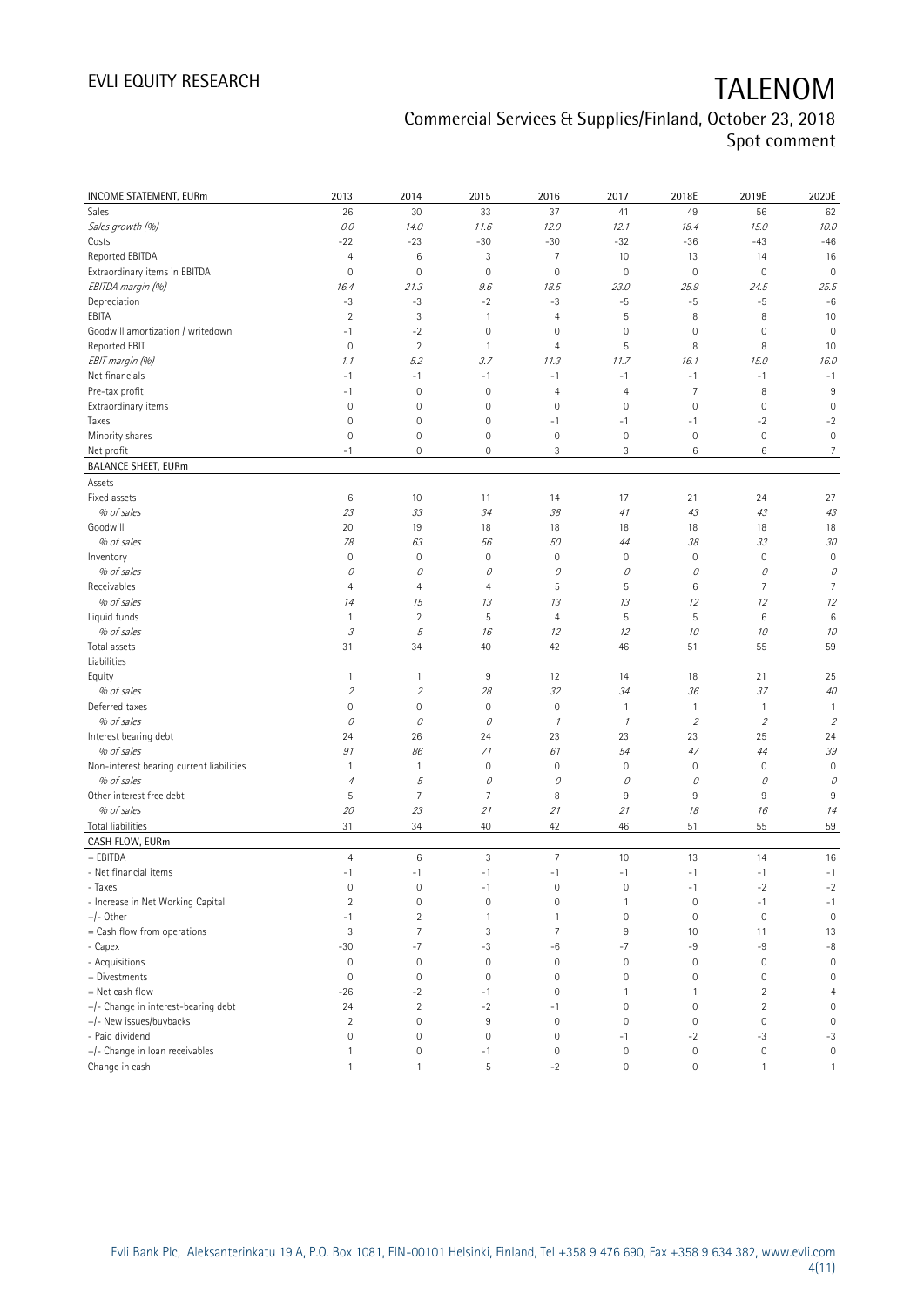| <b>KEY FIGURES</b>                  | 2014           | 2015         | 2016           | 2017           | 2018E           | 2019E  | 2020E          |
|-------------------------------------|----------------|--------------|----------------|----------------|-----------------|--------|----------------|
| M-cap                               | $\overline{0}$ | 32           | 49             | 87             | 134             | 134    | 134            |
| Net debt                            | 24             | 18           | 18             | 18             | 18              | 19     | 18             |
| Enterprise value                    | 24             | 50           | 67             | 105            | 152             | 153    | 152            |
| Sales                               | 30             | 33           | 37             | 41             | 49              | 56     | 62             |
| EBITDA                              | 6              | 3            | $\overline{7}$ | 10             | 13              | 14     | 16             |
| EBIT                                | $\overline{2}$ | $\mathbf{1}$ | $\overline{4}$ | 5              | 8               | 8      | 10             |
| Pre-tax                             | $\overline{0}$ | $\mathbf 0$  | $\overline{4}$ | $\overline{4}$ | $\overline{7}$  | 8      | 9              |
| Earnings                            | $\mathbf 0$    | $\mathbf 0$  | 3              | 3              | $6\phantom{1}6$ | 6      | $\overline{7}$ |
| Book value                          | $\mathbf{1}$   | $9\,$        | 12             | 14             | 18              | 21     | 25             |
| Valuation multiples                 |                |              |                |                |                 |        |                |
| EV/sales                            | 0.8            | 1.5          | 1.8            | 2.5            | 3.1             | 2.7    | 2.5            |
| EV/EBITDA                           | 3.8            | 15.8         | 9.9            | 11.0           | 12.0            | 11.1   | 9.6            |
| EV/EBITA                            | 7.2            | 41.1         | 16.1           | 21.6           | 19.3            | 18.1   | 15.4           |
| EV/EBIT                             | 15.5           | 41.1         | 16.1           | 21.6           | 19.3            | 18.1   | 15.4           |
| EV/operating cash flow              | 3.5            | 17.7         | 9.8            | 10.8           | 13.7            | 13.6   | 11.6           |
| EV/cash earnings                    | 5.0            | 41.1         | 10.8           | 12.2           | 13.7            | 13.2   | 11.5           |
| P/E                                 | 0.0            | 400.0        | 16.9           | 23.4           | 22.9            | 21.6   | 18.2           |
| P/E excl. goodwill                  | 0.0            | 400.0        | 16.9           | 23.4           | 22.9            | 21.6   | 18.2           |
| P/B                                 | 0.0            | 3.4          | 4.2            | 6.2            | 7.6             | 6.4    | 5.4            |
| P/sales                             | 0.0            | 1.0          | 1.3            | 2.1            | 2.7             | 2.4    | 2.2            |
| P/CF                                | 0.0            | 11.3         | 7.2            | 9.0            | 12.1            | 11.9   | 10.2           |
| Target EV/EBIT                      | O.O            | 0.0          | 0.0            | 0.0            | 18.4            | 17.3   | 14.6           |
| Target P/E                          | $0.0$          | 0.0          | 0.0            | 0.0            | 21.7            | 20.5   | 17.2           |
| Target P/B                          | 0.0            | 0.0          | $0.0$          | $O.O$          | 7.2             | 6.1    | 5.1            |
| Per share measures                  |                |              |                |                |                 |        |                |
| Number of shares                    | 101            | 6,084        | 6,807          | 6,812          | 6,872           | 6,872  | 6,872          |
| Number of shares (diluted)          | 101            | 6,084        | 6,807          | 6,812          | 6,872           | 6,872  | 6,872          |
| EPS                                 | 0.30           | 0.01         | 0.43           | 0.50           | 0.85            | 0.90   | 1.07           |
| EPS excl. goodwill                  | 18.11          | 0.01         | 0.43           | 0.55           | 0.85            | 0.90   | 1.07           |
| Cash EPS                            | 47.51          | 0.20         | 0.91           | 1.27           | 1.61            | 1.68   | 1.93           |
| Operating cash flow per share       | 66.65          | 0.46         | 1.00           | 1.42           | 1.61            | 1.64   | 1.92           |
| Capital employed per share          | 243.67         | 4.52         | 4.39           | 4.63           | 5.21            | 5.80   | 6.25           |
| Book value per share                | 7.08           | 1.54         | 1.72           | 2.05           | 2.58            | 3.04   | 3.61           |
| Book value excl. goodwill           | $-175.81$      | $-1.49$      | $-0.99$        | $-0.66$        | $-0.10$         | 0.36   | 0.93           |
| Dividend per share                  | 0.00           | 0.07         | 0.20           | 0.32           | 0.45            | 0.50   | 0.59           |
| Dividend payout ratio, %            | 0.0            | 532.3        | 46.9           | 63.9           | 52.7            | 55.3   | 55.0           |
| Dividend yield, %                   | 0.0            | 1.3          | 2.8            | 2.5            | 2.3             | 2.6    | 3.0            |
| Efficiency measures                 |                |              |                |                |                 |        |                |
| ROE                                 | 4.4            | 1.6          | 27.5           | 26.6           | 37.0            | 32.2   | 32.3           |
| <b>ROCE</b>                         | 6.1            | 4.1          | 12.5           | 13.7           | 20.4            | 19.6   | 21.0           |
| Financial ratios                    |                |              |                |                |                 |        |                |
| Capex/sales, %                      | 23.3           | 9.4          | 15.5           | 17.9           | 18.4            | 15.2   | 13.4           |
| Capex/depreciation excl. goodwill,% | 234.3          | 163.2        | 217.0          | 159.1          | 186.4           | 159.4  | 140.8          |
| Net debt/EBITDA, book-weighted      | 3.8            | 5.7          | 2.7            | 1.9            | 1.4             | 1.4    | 1.1            |
| Debt/equity, market-weighted        | 0.0            | 0.7          | 0.5            | 0.3            | 0.2             | 0.2    | 0.2            |
| Equity ratio, book-weighted         | 2.1            | 23.5         | 27.7           | 30.4           | 35.1            | 37.7   | 42.0           |
| Gearing                             | 33.42          | 1.93         | 1.55           | 1.26           | 1.02            | 0.91   | 0.73           |
| Number of employees, average        | 486            | 588          | 542            | 613            | 660             | 687    | 721            |
| Sales per employee, EUR             | 60,856         | 56,116       | 68,186         | 67,571         | 74,315          | 82,103 | 86,055         |
| EBIT per employee, EUR              | 3,176          | 2,075        | 7,707          | 7,896          | 11,938          | 12,316 | 13,769         |
|                                     |                |              |                |                |                 |        |                |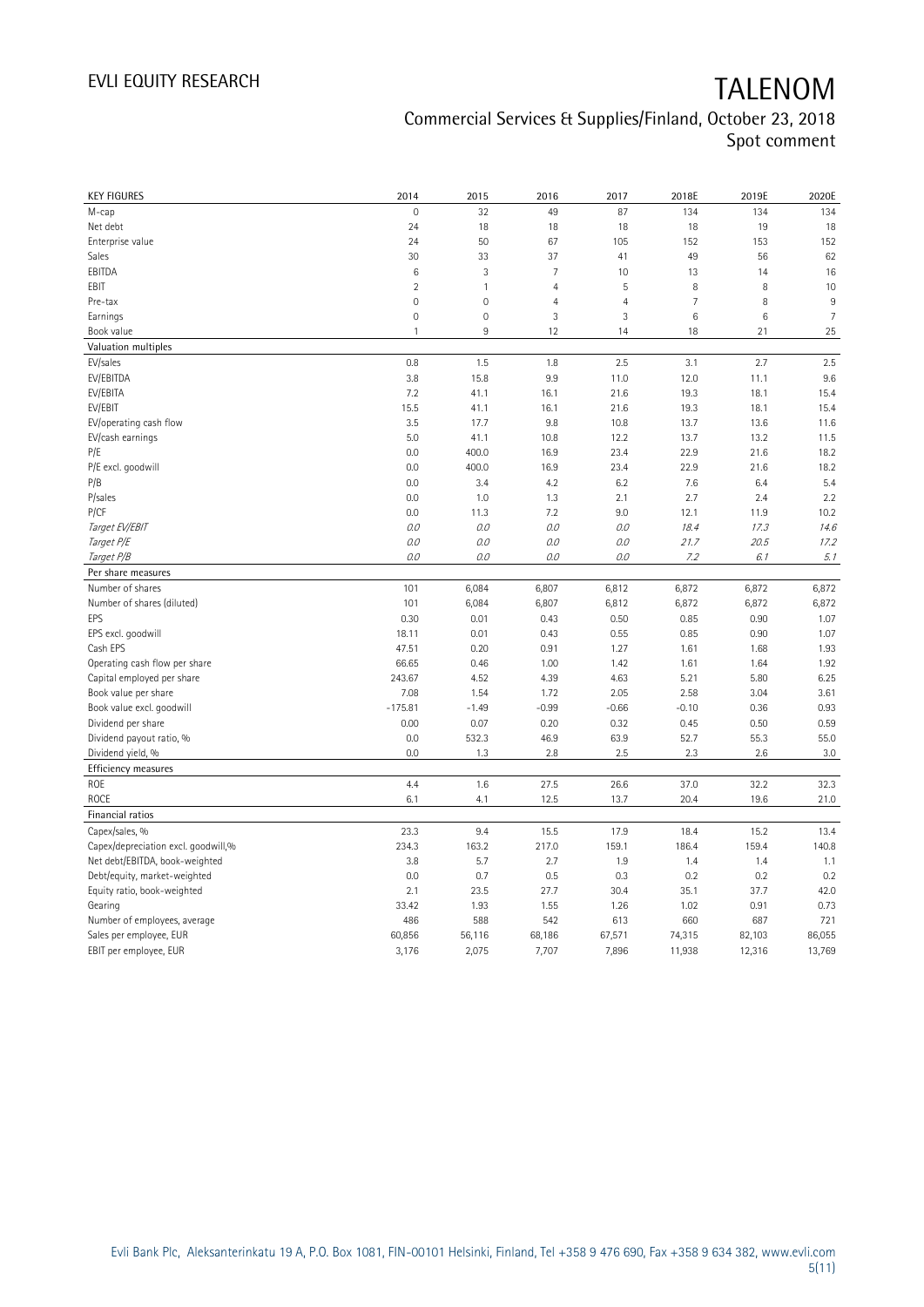COMPANY DESCRIPTION: Talenom Oyj operates as an accounting company. The Company offers accounting, bookkeeping, taxation, and legal services, as well as invoicing, financial performance monitoring and management software, and payroll services.

#### INVESTMENT CASE:

| <b>OWNERSHIP STRUCTURE</b>                 | <b>SHARES</b> | <b>EURm</b> | 0/0   |
|--------------------------------------------|---------------|-------------|-------|
| Tahkola Harri                              | 1,564,315     | 30.582      | 22.8% |
| Ilmarinen Mutual Pension Insurance Company | 1,181,174     | 23.092      | 17.2% |
| Tahkola Markus                             | 1,031,189     | 20.160      | 15.0% |
| Danske Capital Finland (through its funds) | 468,595       | 9.161       | 6.8%  |
| Evli Finnish Small Cap fund                | 402,000       | 7.859       | 5.8%  |
| EQ Asset Management                        | 160,000       | 3.128       | 2.3%  |
| Aktia Nordic Micro Cap fund                | 141,996       | 2.776       | 2.1%  |
| Skandinaviska Enskilda Banken              | 140,560       | 2.748       | 2.0%  |
| Siuruainen Mikko                           | 130,086       | 2.543       | 1.9%  |
| Church Pension Fund                        | 101,000       | 1.975       | 1.5%  |
| Ten largest                                | 5,320,915     | 104.024     | 77%   |
| Residual                                   | 1,550,948     | 30.321      | 23%   |
| Total                                      | 6,871,863     | 134.345     | 100%  |

EARNINGS CALENDAR

OTHER EVENTS

COMPANY MISCELLANEOUS CEO: Jussi Paaso CEO: 1000 Helsinki CFO: Antti Aho Tel: IR:

Evli Bank Plc, Aleksanterinkatu 19 A, P.O. Box 1081, FIN-00101 Helsinki, Finland, Tel +358 9 476 690, Fax +358 9 634 382, [www.evli.com](http://www.evli.com/) 6(11)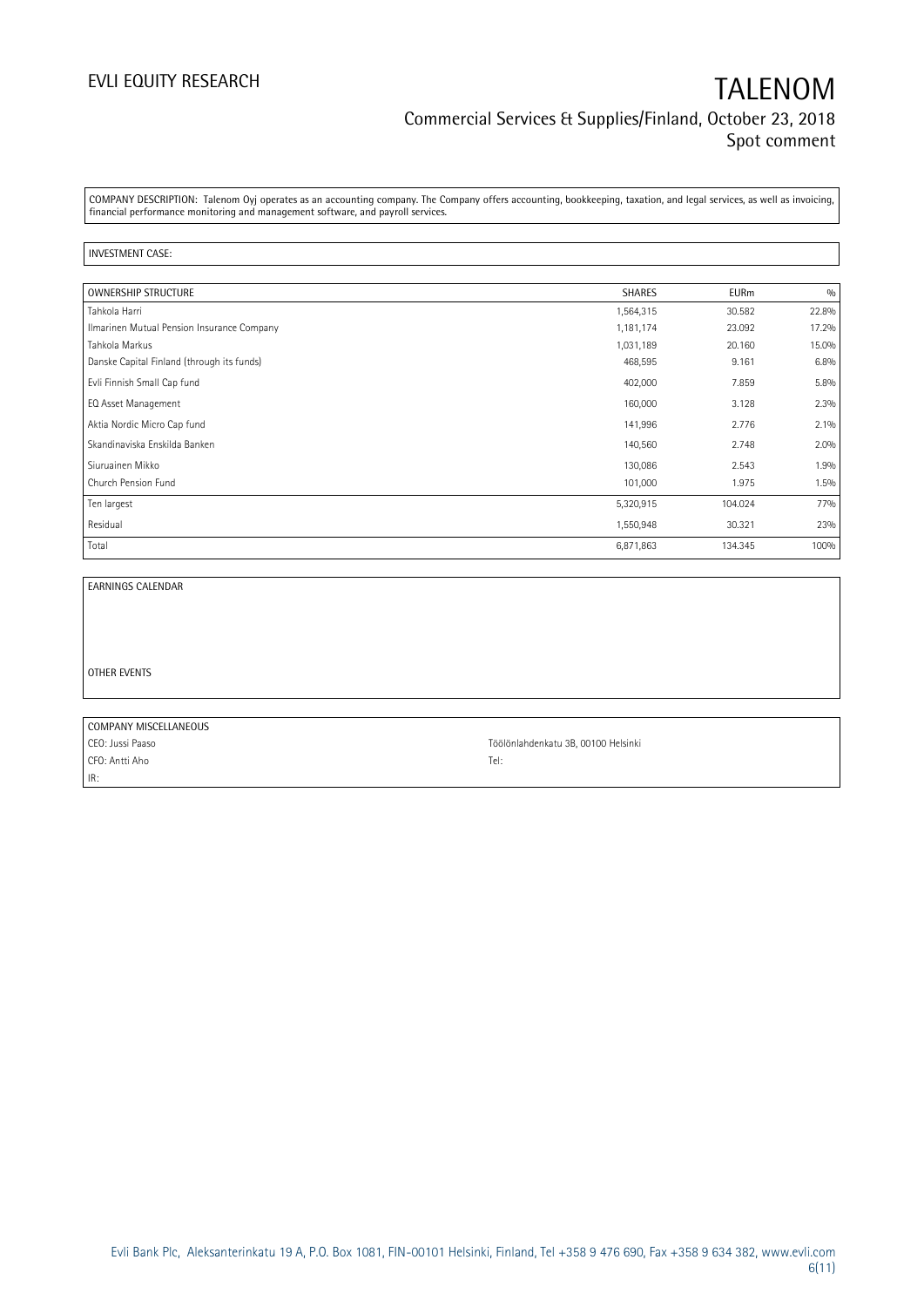DEFINITIONS

| P/E<br>Price per share<br>Earnings per share                                     | EPS<br>Profit before extraordinary items and taxes<br>$-$ income taxes + minority interest |
|----------------------------------------------------------------------------------|--------------------------------------------------------------------------------------------|
|                                                                                  | Number of shares                                                                           |
| P/Sales<br>Market cap<br>Sales                                                   | <b>DPS</b><br>Dividend for the financial period per share                                  |
| P/BV                                                                             | <b>CEPS</b>                                                                                |
| Price per share                                                                  | Gross cash flow from operations                                                            |
| Shareholders' equity + taxed provisionsper share                                 | Number of shares                                                                           |
| P/CF                                                                             | EV/Share                                                                                   |
| Price per share                                                                  | Enterprise value                                                                           |
| Operating cash flow per share                                                    | Number of shares                                                                           |
| EV (Enterprise value)                                                            | Sales/Share                                                                                |
| Market cap + net debt + minority interest at market value                        | Sales                                                                                      |
| - share of associated companies at market value                                  | Number of shares                                                                           |
| Net debt                                                                         | EBITDA/Share                                                                               |
| Interest bearing debt - financial assets                                         | Earnings before interest, tax, depreciation and amortisation                               |
|                                                                                  | Number of shares                                                                           |
| EV/Sales                                                                         | EBIT/Share                                                                                 |
| Enterprise value                                                                 | Operating profit                                                                           |
| Sales                                                                            | Number of shares                                                                           |
| EV/EBITDA                                                                        | EAFI/Share                                                                                 |
| Enterprise value                                                                 | Pretax profit                                                                              |
| Earnings before interest, tax, depreciation and amortisation                     | Number of shares                                                                           |
| EV/EBIT                                                                          | Capital employed/Share                                                                     |
| Enterprise value                                                                 | Total assets - non interest bearing debt                                                   |
| Operating profit                                                                 | Number of shares                                                                           |
| Div yield, %                                                                     | Total assets                                                                               |
| Dividend per share                                                               | Balance sheet total                                                                        |
| Price per share                                                                  |                                                                                            |
| Payout ratio, %                                                                  | Interest coverage (x)                                                                      |
| <b>Total dividends</b>                                                           | Operating profit                                                                           |
| Earnings before extraordinary items and taxes - income taxes + minority interest | Financial items                                                                            |
| Net cash/Share                                                                   | Asset turnover (x)                                                                         |
| Financial assets $-$ interest bearing debt                                       | Turnover                                                                                   |
| Number of shares                                                                 | Balance sheet total (average)                                                              |
| ROA, %                                                                           | Debt/Equity, %                                                                             |
| Operating profit $+$ financial income $+$ extraordinary items                    | Interest bearing debt                                                                      |
| Balance sheet total - interest free short term debt                              | Shareholders' equity + minority interest + taxed provisions                                |
| - long term advances received and accounts payable (average)                     |                                                                                            |
| ROCE, %                                                                          | Equity ratio, %                                                                            |
| Profit before extraordinary items + interest expenses + other financial costs    | Shareholders' equity $+$ minority interest $+$ taxed provisions                            |
| Balance sheet total - noninterest bearing debt (average)                         | Total assets - interest free loans                                                         |
| ROE, %                                                                           | CAGR, %                                                                                    |
| Profit before extraordinary items and taxes - income taxes                       | Cumulative annual growthrate $=$ Average growthper year                                    |
| Shareholders' equity + minority interest + taxed provisions (average)            |                                                                                            |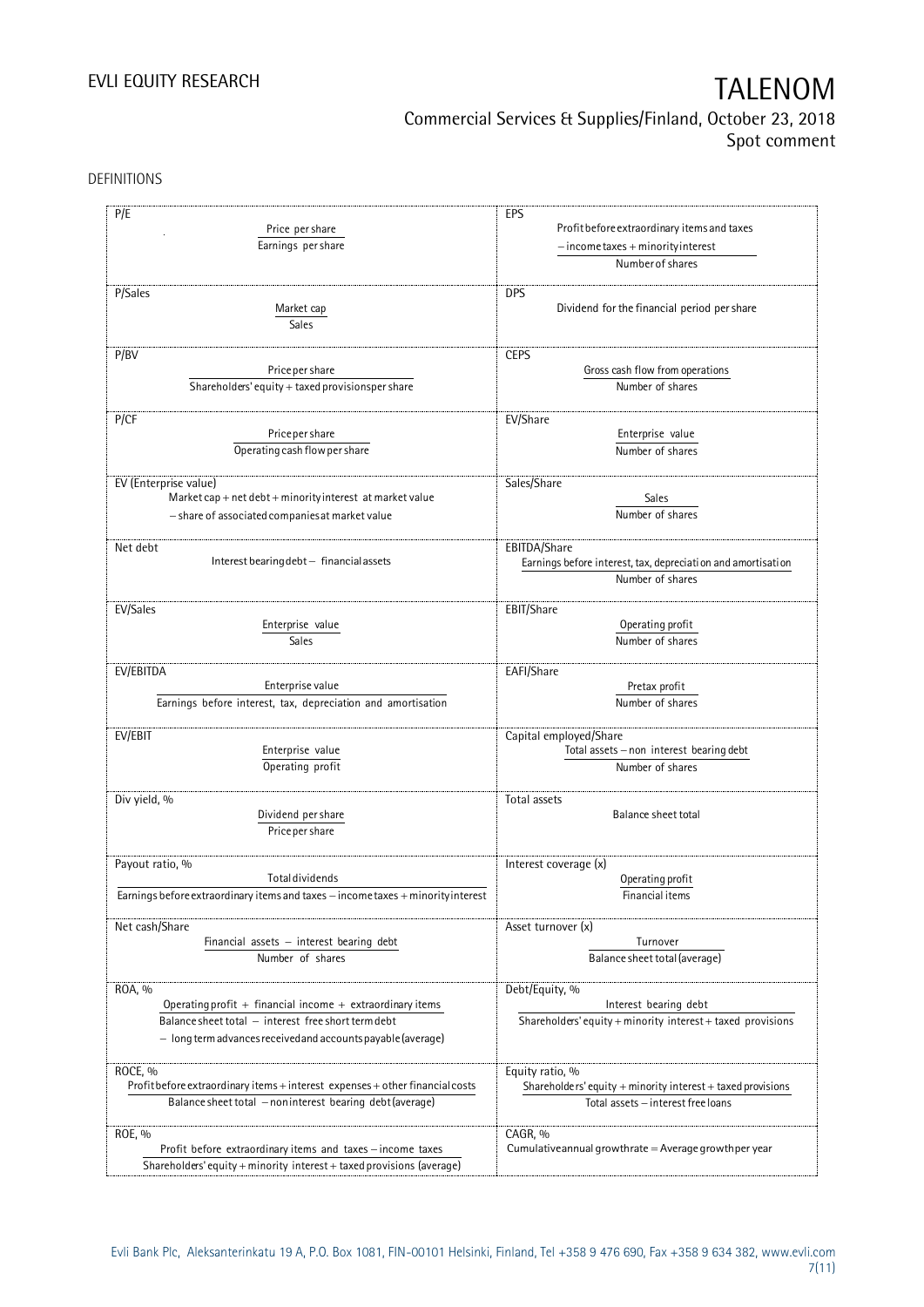## Commercial Services & Supplies/Finland, October 23, 2018 Spot comment

| Important Disclosures                                                                                                                                                                                                                                                                                                                                                                                                                                                                                                                                                                                                                                                                                                                                                                                                                                                                                                                                                                                                                       |                            |     |  |
|---------------------------------------------------------------------------------------------------------------------------------------------------------------------------------------------------------------------------------------------------------------------------------------------------------------------------------------------------------------------------------------------------------------------------------------------------------------------------------------------------------------------------------------------------------------------------------------------------------------------------------------------------------------------------------------------------------------------------------------------------------------------------------------------------------------------------------------------------------------------------------------------------------------------------------------------------------------------------------------------------------------------------------------------|----------------------------|-----|--|
| Evli Research Partners Plc ("ERP") uses 12-month target prices. Target prices are defined by utilizing analytical techniques based on financial theory<br>including (but not limited to) discounted cash flow analysis and comparative valuation. The selection of valuation methods depends on different<br>circumstances. Target prices may be altered on the basis of new information coming to light in the underlying company or changes in interest rates,<br>changes in foreign exchange rates, other securities prices or market indices or outlook for the aforementioned factors or other factors that may change the<br>conditions of financial markets. Recommendations and changes by analysts are available at<br>https://research.evli.com/JasperAllModels.action?authParam=key;461&tauthParam=x;G3rNaqWrtf7K&tauthType=3<br>Detailed information about the valuation or methodology and the underlying assumptions is accessible via ERP:<br>http://research.evli.com<br>Investment recommendations are defined as follows: |                            |     |  |
| Target price compared to share price                                                                                                                                                                                                                                                                                                                                                                                                                                                                                                                                                                                                                                                                                                                                                                                                                                                                                                                                                                                                        | Recommendation             |     |  |
| $<-10.96$<br>$-10 - (+10)$ %                                                                                                                                                                                                                                                                                                                                                                                                                                                                                                                                                                                                                                                                                                                                                                                                                                                                                                                                                                                                                | <b>SELL</b><br><b>HOLD</b> |     |  |
| $> 10\%$                                                                                                                                                                                                                                                                                                                                                                                                                                                                                                                                                                                                                                                                                                                                                                                                                                                                                                                                                                                                                                    | <b>BUY</b>                 |     |  |
| ERP's investment recommendation of the analyzed company is in general updated $2 - 4$ per year.                                                                                                                                                                                                                                                                                                                                                                                                                                                                                                                                                                                                                                                                                                                                                                                                                                                                                                                                             |                            |     |  |
|                                                                                                                                                                                                                                                                                                                                                                                                                                                                                                                                                                                                                                                                                                                                                                                                                                                                                                                                                                                                                                             |                            |     |  |
| 60%                                                                                                                                                                                                                                                                                                                                                                                                                                                                                                                                                                                                                                                                                                                                                                                                                                                                                                                                                                                                                                         |                            | 56% |  |
| 50%                                                                                                                                                                                                                                                                                                                                                                                                                                                                                                                                                                                                                                                                                                                                                                                                                                                                                                                                                                                                                                         |                            |     |  |
|                                                                                                                                                                                                                                                                                                                                                                                                                                                                                                                                                                                                                                                                                                                                                                                                                                                                                                                                                                                                                                             |                            |     |  |
| 40%                                                                                                                                                                                                                                                                                                                                                                                                                                                                                                                                                                                                                                                                                                                                                                                                                                                                                                                                                                                                                                         |                            |     |  |
|                                                                                                                                                                                                                                                                                                                                                                                                                                                                                                                                                                                                                                                                                                                                                                                                                                                                                                                                                                                                                                             | 33%                        |     |  |
| 30%                                                                                                                                                                                                                                                                                                                                                                                                                                                                                                                                                                                                                                                                                                                                                                                                                                                                                                                                                                                                                                         |                            |     |  |
|                                                                                                                                                                                                                                                                                                                                                                                                                                                                                                                                                                                                                                                                                                                                                                                                                                                                                                                                                                                                                                             |                            |     |  |
| 20%                                                                                                                                                                                                                                                                                                                                                                                                                                                                                                                                                                                                                                                                                                                                                                                                                                                                                                                                                                                                                                         |                            |     |  |
| 10%                                                                                                                                                                                                                                                                                                                                                                                                                                                                                                                                                                                                                                                                                                                                                                                                                                                                                                                                                                                                                                         |                            |     |  |
| 10%                                                                                                                                                                                                                                                                                                                                                                                                                                                                                                                                                                                                                                                                                                                                                                                                                                                                                                                                                                                                                                         |                            |     |  |
| 0%                                                                                                                                                                                                                                                                                                                                                                                                                                                                                                                                                                                                                                                                                                                                                                                                                                                                                                                                                                                                                                          |                            |     |  |
| Sell                                                                                                                                                                                                                                                                                                                                                                                                                                                                                                                                                                                                                                                                                                                                                                                                                                                                                                                                                                                                                                        | Hold                       | Buy |  |
| The graph above shows the distribution of ERP's recommendations of companies under coverage in 16th of April 2018. If recommendation is not given, it is                                                                                                                                                                                                                                                                                                                                                                                                                                                                                                                                                                                                                                                                                                                                                                                                                                                                                    |                            |     |  |
| not mentioned here.                                                                                                                                                                                                                                                                                                                                                                                                                                                                                                                                                                                                                                                                                                                                                                                                                                                                                                                                                                                                                         |                            |     |  |

#### Name(s) of the analyst(s): Salokivi

This research report has been prepared by Evli Research Partners Plc ("ERP" or "Evli Research"). ERP is a subsidiary of Evli Bank Plc. Production of the investment recommendation has been concluded on 23.10.2018, 8:30. This report has been published on 23.10.2018, 9:00.

None of the analysts contributing to this report, persons under their guardianship or corporations under their control have a position in the shares of the company or related securities.

The date and time for any price of financial instruments mentioned in the recommendation refer to the previous trading day's closing price(s) unless otherwise stated in the report.

Each analyst responsible for the content of this report assures that the expressed views accurately reflect the personal views of each analyst on the covered companies and securities. Each analyst assures that (s)he has not been, nor are or will be, receiving direct or indirect compensation related to the specific recommendations or views contained in this report.

Companies in the Evli Group, affiliates or staff of companies in the Evli Group, may perform services for, solicit business from, hold long or short positions in, or otherwise be interested in the investments (including derivatives) of any company mentioned in the publication or report.

Neither ERP nor any company within the Evli Group have managed or co-managed a public offering of the company's securities during the last 12 months prior to, received compensation for investment banking services from the company during the last 12 months prior to the publication of the research report.

ERP may pursue an assignment from the issuer(s) of the financial instruments mentioned in the recommendation or this report. These assignments may have a limited economic or financial impact on ERP and/or Evli. Under such assignments ERP may perform services including, but not limited to, arranging investor meetings or –events, investor relations communication advisory and production of research material.

ERP has signed an agreement with the issuer of the financial instruments mentioned in the recommendation, which includes production of research reports. This assignment has a limited economic and financial impact on ERP and/or Evli. Under the assignment ERP performs services including, but not limited to, arranging investor meetings or –events, investor relations communication advisory and production of research material.

ERP or another company within the Evli Group does not have an agreement with the company to perform market making services.

For the prevention and avoidance of conflicts of interests with respect to this report, there is an information barrier (Chinese wall) between Investment Research and Corporate Finance units concerning unpublished investment banking services to the company. The remuneration of the analyst(s) is not tied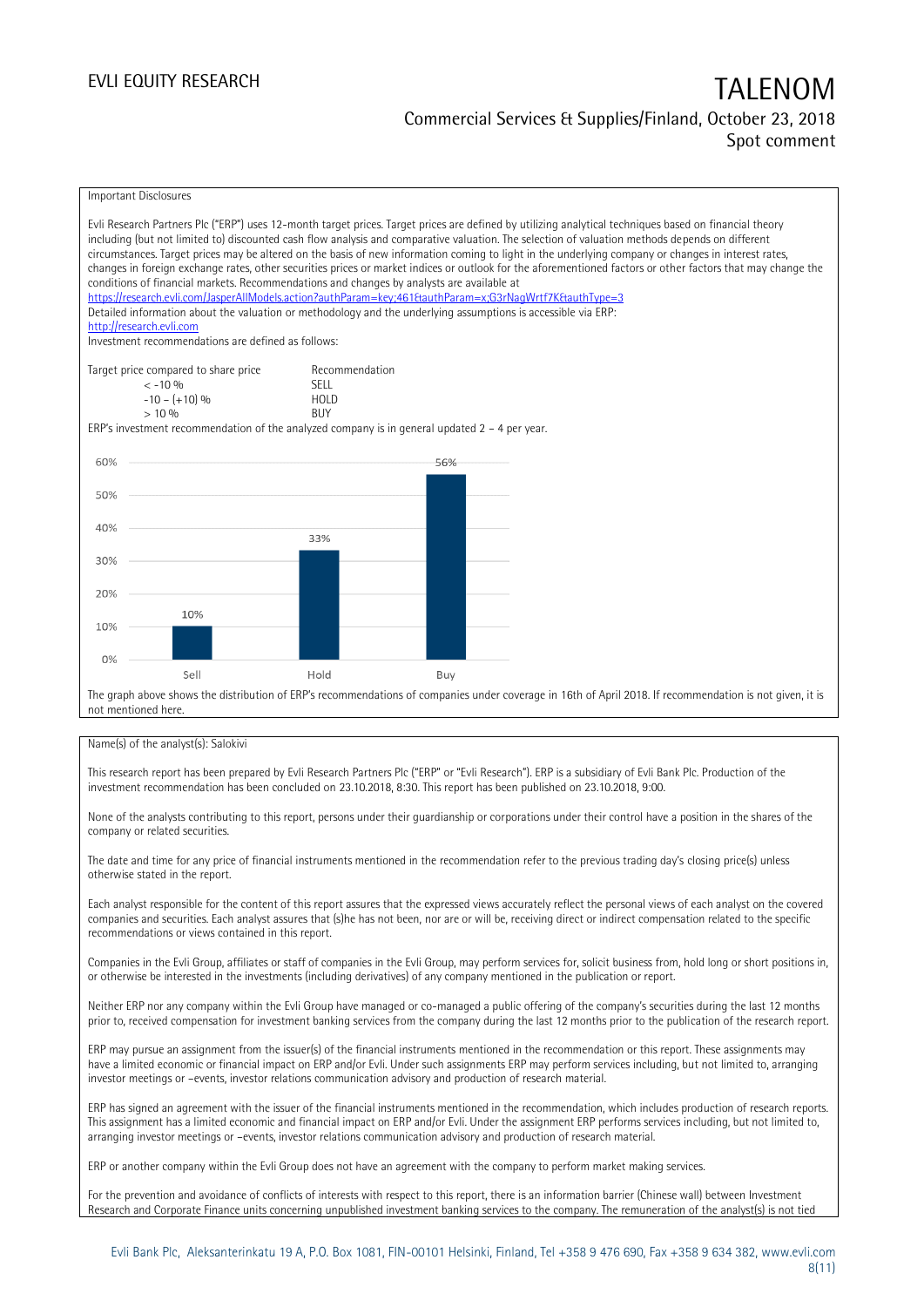directly or indirectly to investment banking transactions performed by Evli Bank Plc or any company within Evli Group.

This report has not been disclosed to the company prior to its dissemination.

This report is provided and intended for informational purposes only and may not be used or considered under any circumstances as an offer to sell or buy any securities or as advice to trade any securities.

This report is based on sources ERP considers to be correct and reliable. The sources include information providers Reuters and Bloomberg, stock-exchange releases from the companies and other company news, Statistics Finland and articles in newspapers and magazines. However, ERP does not guarantee the materialization, correctness, accuracy or completeness of the information, opinions, estimates or forecasts expressed or implied in the report. In addition, circumstantial changes may have an influence on opinions and estimates presented in this report. The opinions and estimates presented are valid at the moment of their publication and they can be changed without a separate announcement. Neither ERP nor any company within the Evli Group are responsible for amending, correcting or updating any information, opinions or estimates contained in this report. Neither ERP nor any company within the Evli Group will compensate any direct or consequential loss caused by or derived from the use of the information represented in this publication.

All information published in this report is for the original recipient's private and internal use only. ERP reserves all rights to the report. No part of this publication may be reproduced or transmitted in any form or by any means, electronic, mechanical, photocopying, recording or otherwise, or stored in any retrieval system of any nature, without the written permission of ERP.

This report or its copy may not be published or distributed in Australia, Canada, Hong Kong, Japan, New Zealand, Singapore or South Africa. The publication or distribution of this report in certain other jurisdictions may also be restricted by law. Persons into whose possession this report comes are required to inform themselves about and to observe any such restrictions.

Evli Bank Plc is not registered as a broker-dealer with the U. S. Securities and Exchange Commission ("SEC"), and it and its analysts are not subject to SEC rules on securities analysts' certification as to the currency of their views reflected in the research report. Evli Bank is not a member of the Financial Industry Regulatory Authority ("FINRA"). It and its securities analysts are not subject to FINRA's rules on Communications with the Public and Research Analysts and Research Reports and the attendant requirements for fairness, balance and disclosure of potential conflicts of interest. This research report is only being offered in U.S. by Auerbach Grayson & Company, LLC (Auerbach Grayson) to Major U.S. Institutional Investors and is not available to, and should not be used by, any U.S. person or entity that is not a Major U.S. Institutional Investor. Auerbach Grayson is a broker-dealer registered with the U.S. Securities and Exchange Commission and is a member of the FINRA. U.S. entities seeking more information about any of the issuers or securities discussed in this report should contact Auerbach Grayson. The securities of non-U.S. issuers may not be registered with or subject to SEC reporting and other requirements.

ERP is not a supervised entity but its parent company Evli Bank Plc is supervised by the Finnish Financial Supervision Authority.